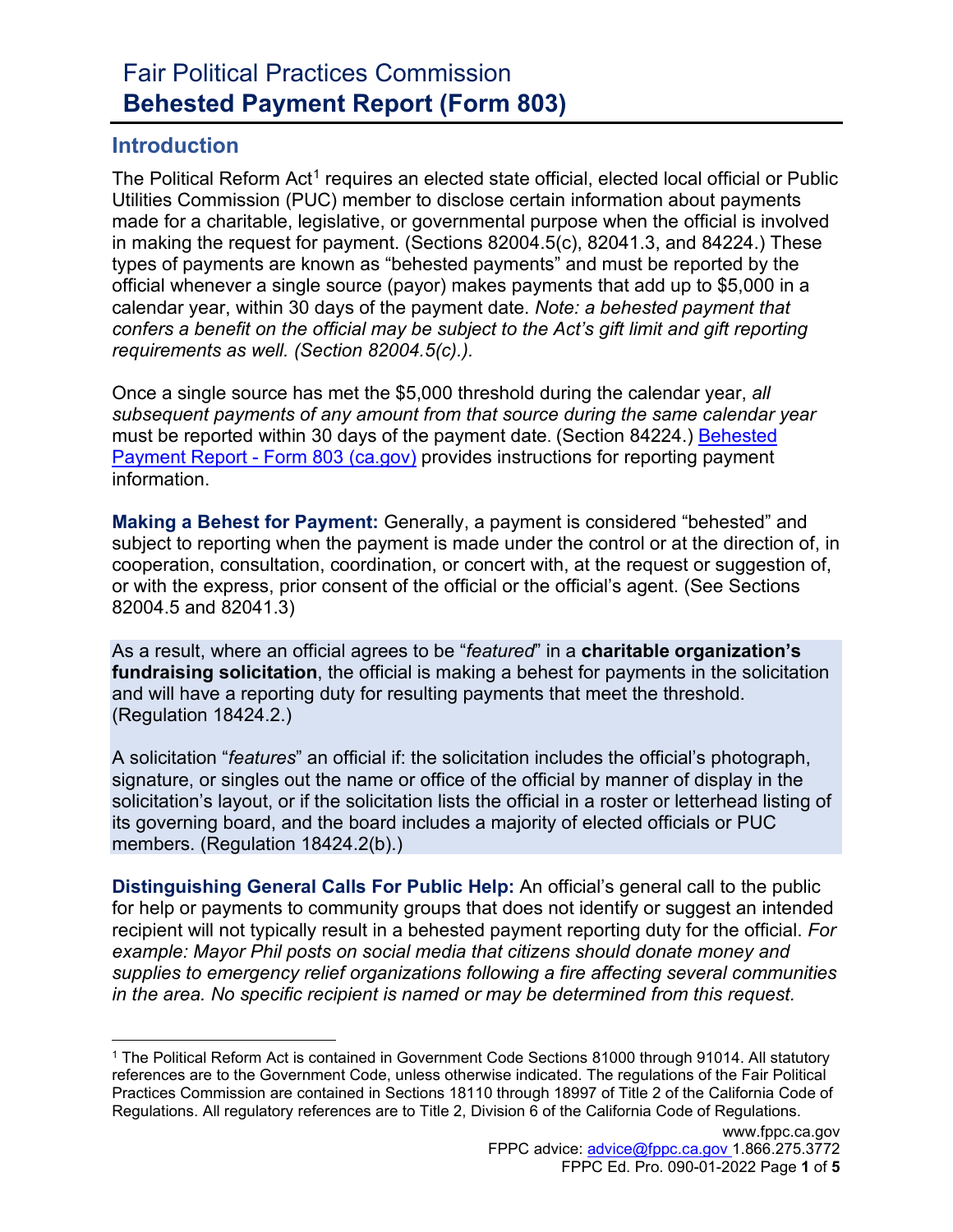### Fair Political Practices Commission **Behested Payment Report (Form 803)**

Determining whether the request for payments is "general" may be dependent on the facts in a given situation and the official may wish to request additional advice.

#### **Information to Report**

A behested payment report must disclose for each behested payment:

- Name and address of the payor (i.e., the person or entity making the payment), and the payee (i.e., the person or entity receiving the payment),
- Payment date and amount,
- Brief description of any goods or services provided or purchased and,
- Payment's specific purpose or event.

The report must also disclose and provide a brief explanation if:

- The payor has a proceeding before the official's agency.
- The official, the official's immediate family or the official's campaign or officeholder staff member has a role at a *nonprofit payee organization*.

(See Reporting Relationships, below, and Section 84224(a) and Regulation 18424.)

Note: The Act defines the term "*payment*" very broadly and includes a payment of any kind, or a distribution, transfer, loan, advance, deposit, or other rendering of money, property, services, or anything else of value. (Section 82044.) The amount of goods, services, facilities, or anything of value other than money is reported on Form 803 at its fair market value, with a description. (Sections 82025.5 and 84224(a).)

**Estimated Payment Information:** An official may file a Form 803 with estimated payment amount(s) and date(s), if the official complies with each of the following: (1) practiced reasonable efforts to obtain the payment information from the payee prior to the reporting deadline, (2) states on Form 803 that the estimated information reflects the best efforts of the official and states the reason the official is unable to provide the accurate information and (3) amends the Form 803 with correct information within 10 days of receiving the payment information from the payee. (Regulation 18424.1.) A sample written request for information that may be sent by the official as a reasonable effort to obtain the required information is provided with the instructions to Form 803.

#### **Reporting Relationships**

**Payor Has a Proceeding Before the Official's Agency**: An official must disclose and provide a brief explanation where a payor is the named party or subject of a proceeding before the official's agency at the time of the reported payment, or within the prior 12 months.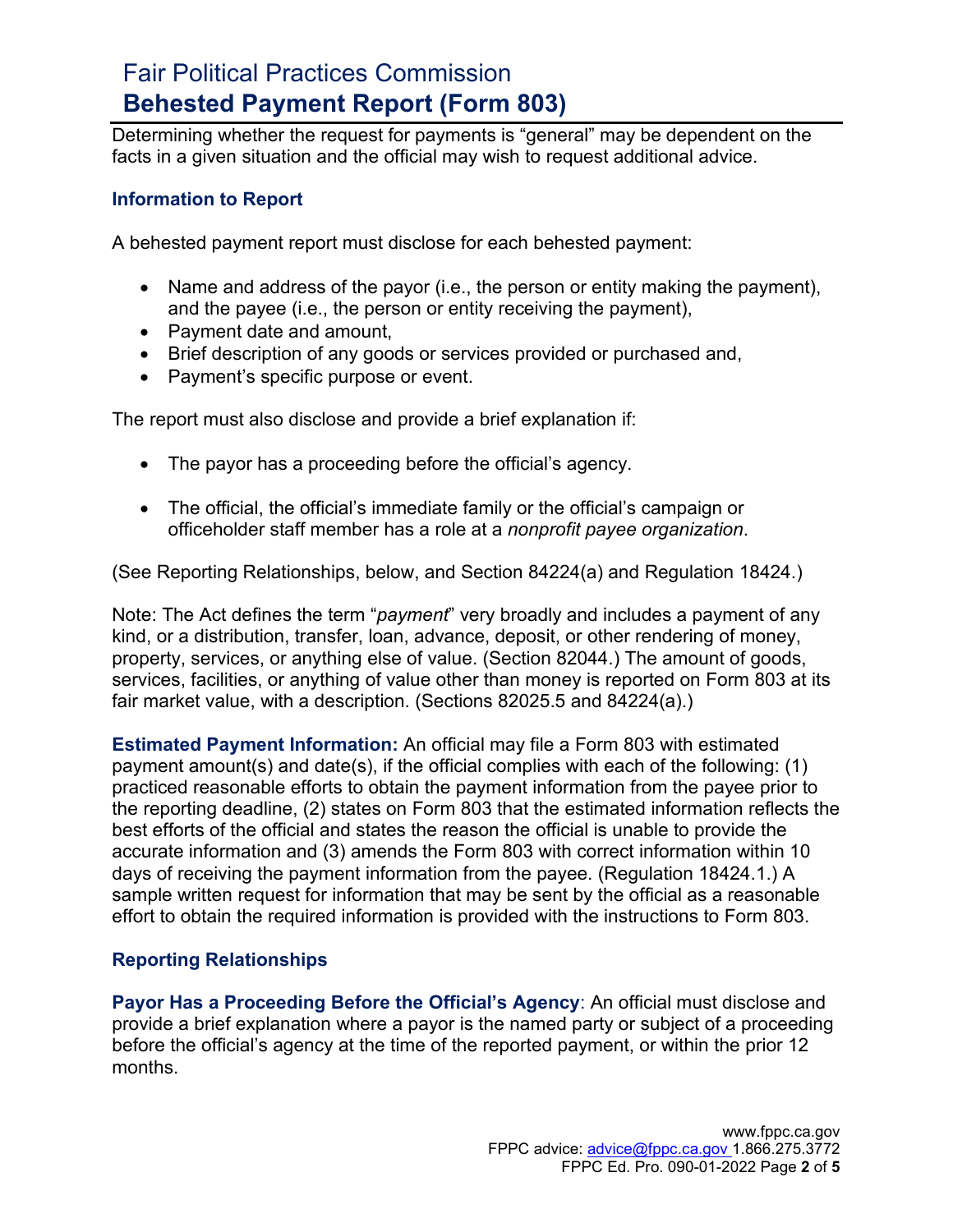# Fair Political Practices Commission **Behested Payment Report (Form 803)**

- A "proceeding" includes decisions on a contract, license, permit, or other entitlement and matters of nongeneral legislation. It does not include decisions on general legislation.
- A proceeding is "before" the official's agency if it has been placed on the agency's formal agenda; or if the official has knowledge that the payor's matter has been submitted to the agency for a decision, and the official may make, participate in making or otherwise use the official's position to influence the agency's decision on the matter.

(Regulation 18424.)

**Role at the Payee Nonprofit Organization:** An official must also disclose and provide a brief explanation where the official, the official's immediate family member, or member of the official's campaign or officeholder staff has any of following roles with the payee nonprofit organization:

- Any decision-making capacity within the organization,
- Salaried employment,
- Status as a founding member, or
- A position on an honorary or advisory board.

#### **Reporting Payments Made From a Donor Advised Fund ("DAF")**

When a payment is made from a donor advised fund ("DAF"), the official must disclose the following as the "name of the payor":

- Name of the sponsoring organization (and its address).
- Name of the DAF.
- Name of the donor (defined as the person or persons who funded the DAF and retains advisory privileges over the DAF). *Note: If there is more than one donor, the donor(s) who exercised advisory privileges for the particular payment may be provided in lieu of listing all donors.*
- Name of the donor's advisor if the advisor exercised discretion in the making of the payment.

*Note: The official has a duty to inquire with the sponsoring organization for information about the DAF, donor, and donor's advisor and report the specific information.* (Regulation 18424.3.)

Generally, the "single source" for the DAF payment will be the disclosed donor. Where more than one donor is disclosed, the payment amount is equally apportioned to the donors, with each as a "single source" of the apportioned payment.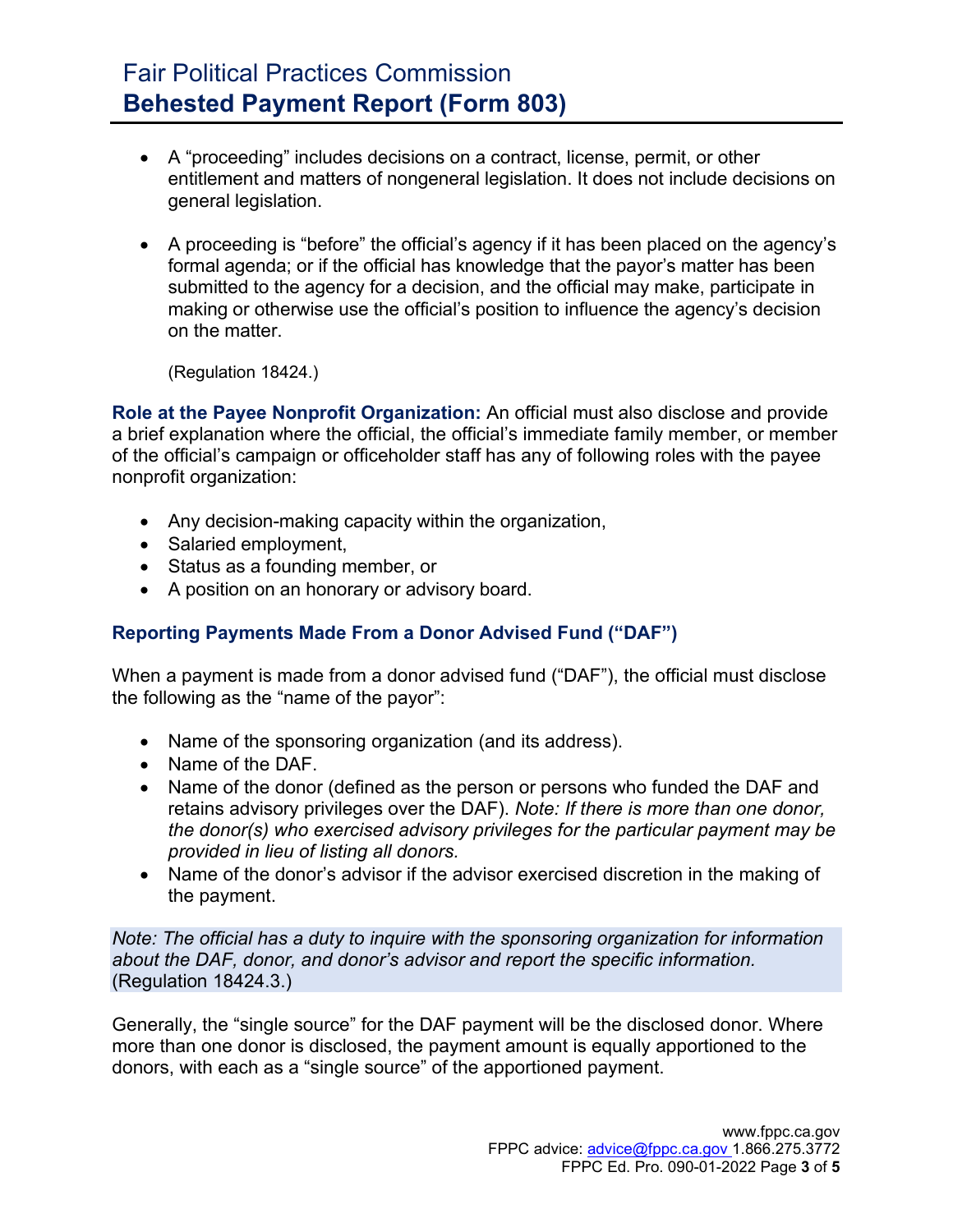### **Frequently Asked Questions**

- **Q. City Councilmember Walls posted a video on social media as he toured the local animal shelter with his dog to inform the public about the shelter's conditions and the need for a new building. In his video he asked for donations to a local charity, "Friends of the Pooches.com" to support the shelter. Has Councilmember Walls made a behest for payments? How can he find out the payment information he must report?**
- A. Yes. To acquire the necessary reporting information, he must reach out to the payee charity. See [Behested Payment Report -](https://www.fppc.ca.gov/learn/public-officials-and-employees-rules-/behested-payment-report.html) Form 803 (ca.gov) for a sample request letter.
- **Q. Assemblymember Higuera's photo, name and office appears in a Paws & Claws charitable fundraising event invitation, but neither the official nor her staff consented to the use of her photo or otherwise cooperated in the event invitation. Must Assemblymember Higuera file a Form 803 for resulting payments?**
- A. No. Where the solicitation is sent without the official or the official's agent's cooperation or consent, or any other actions (coordination, direction, suggestion, etc.) that satisfy "making a behest," there is no duty to for the official to report the payments on Form 803 related to her appearance in the event invitation.
- **Q. ABC Corp. donated \$10,000 to Backpacks and Books, a 501(c)(3) organization, at the request of County Supervisor Gabor. Three months prior to the payment, ABC Corp. had a permit approval matter on the County Board's agenda. What are the official's reporting duties?**
- A. The official will have a Form 803 reporting duty for the \$10,000 payment made by ABC Corp. The report must disclose and briefly describe the permit matter.
- **Q. The United Way sends State Treasurer Ava Pella a spreadsheet of payment information following a fundraising campaign. One entry notes "\$10,000 from California Community Foundation, DAF Tall Oaks, Jane Smith, donor." What does the official report as the "name of the payor" on Form 803?**
- A. For payments involving a Donor Advised Fund ("DAF"), the official provides the name and address of the sponsoring organization, "California Community Foundation," checks the box disclosing that the payment is from a DAF, provides the DAF's name, "DAF Tall Oaks," and the donor's name, "Jane Smith, donor." Note: Jane Smith will be the "single source" of the payment, and any subsequent behested payments made by her in the calendar year will be reportable.